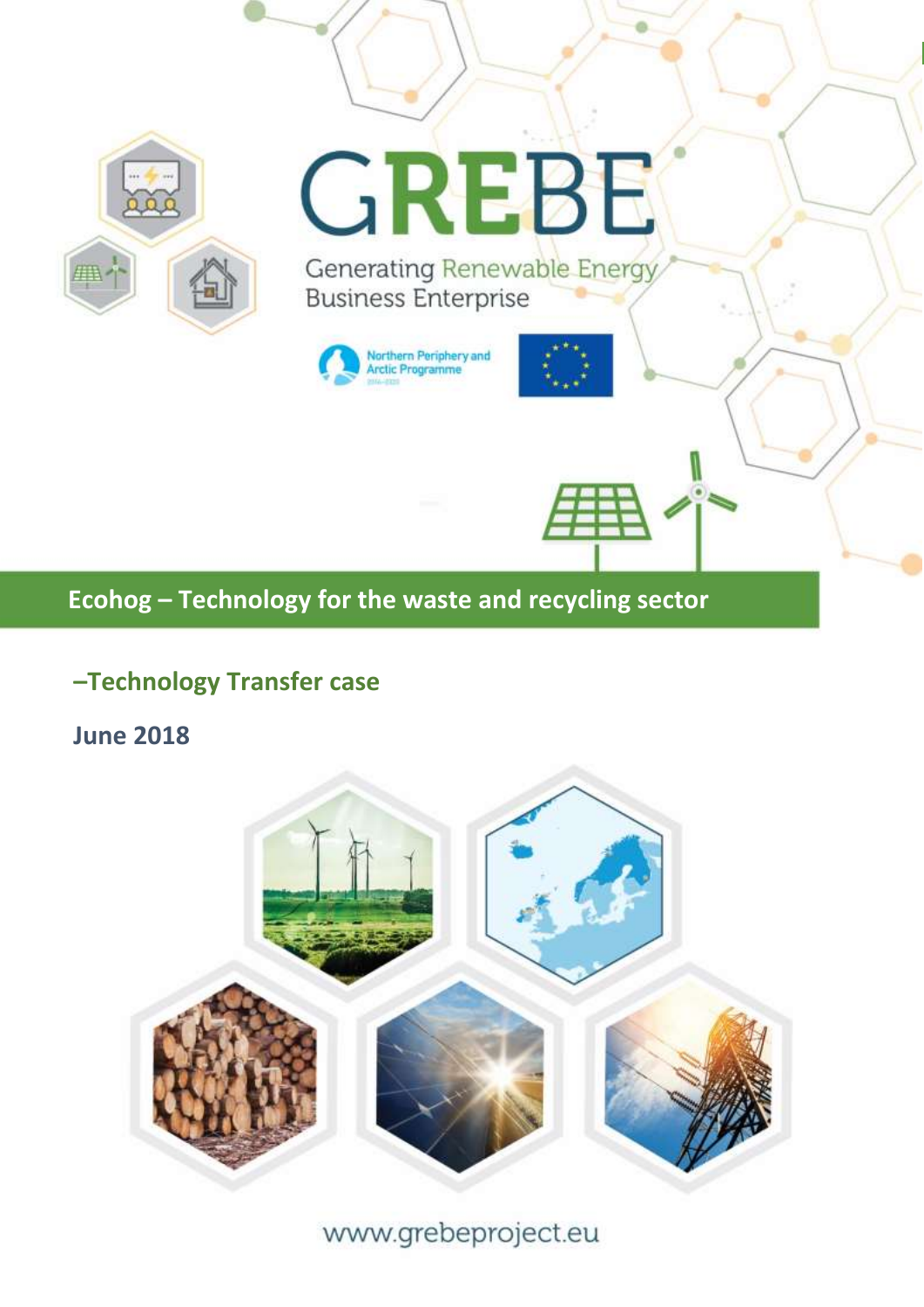# **Ecohog – Technology for the waste and recycling sector**

#### **Robert Prinz, Natural Resources Institute Finland (Luke)**



Photo: Ecohog Ltd.

#### **Background**

Ecohog Ltd. is a family owned equipment manufacturer located in Co Tyrone, Northern Ireland. Although it is a small and medium-sized enterprise (SME), Ecohog operates on a global scale and has over 20 years' experience supplying equipment to the waste and recycling sector.

Through extensive market research, R&D and concept design in finding solutions to waste sorting problems, Ecohog have developed various products including the Ecohog Windshifter, and Metal Recovery Ranges.

The Ecohog product range has been designed for both mobile and static installations incorporating low energy consumption, low noise levels, and low dust emissions, whilst meeting the latest legal regulations. Ecohog pride themselves, that using their extensive experience and knowledge of the industry, each Ecohog unit is custom tailored to accommodate the customer's specific needs and process requirements.





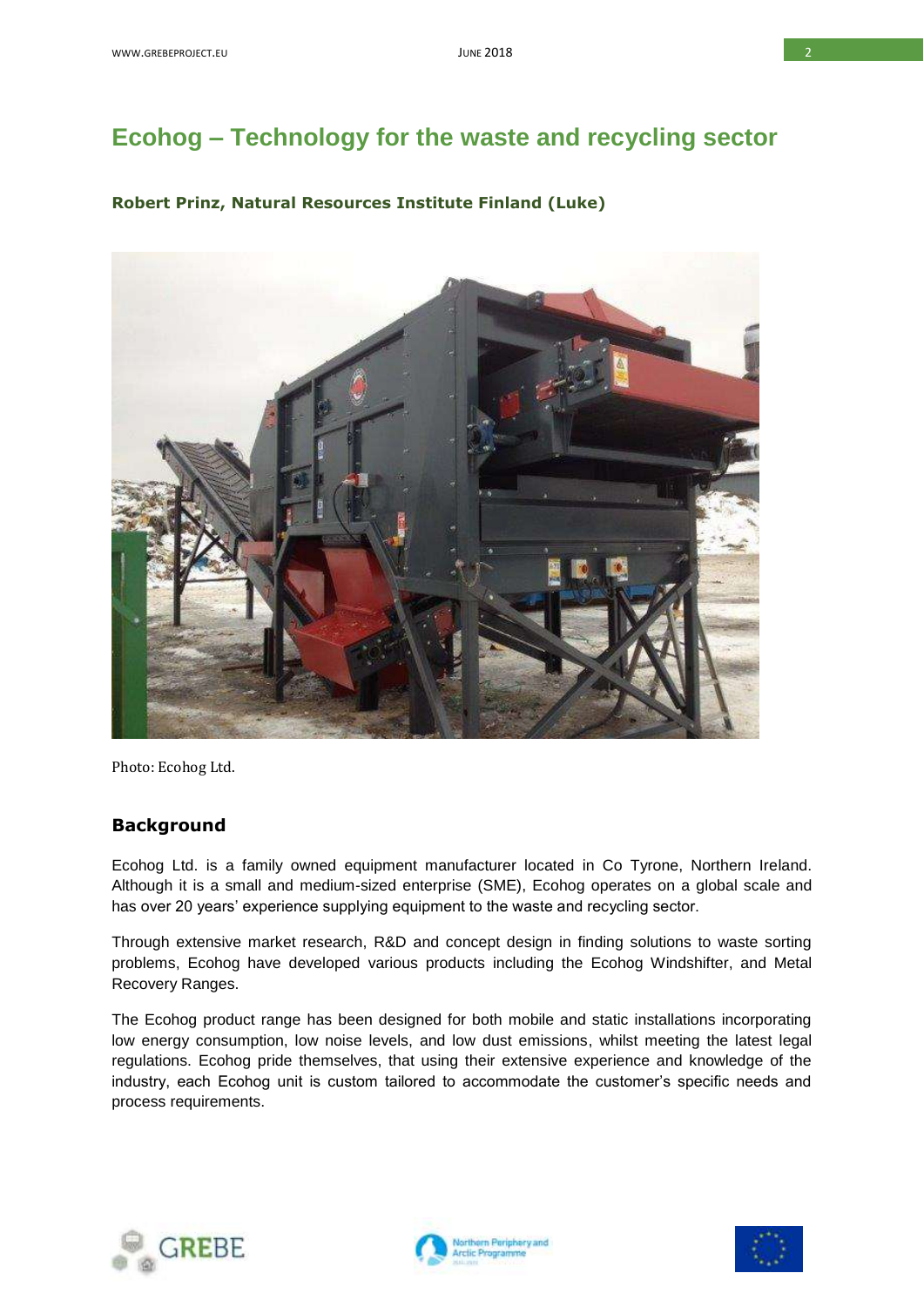### **Waste and recycling of municipal waste in Finland**

The recovery of waste has become increasingly important in Finland. Waste recovery can be done in the form of material recovery or energy recovery replacing the disposal of municipal waste at landfill sites. The disposal of municipal waste at landfill sites has strongly decreased and has been replaced by waste recovery to a large degree. In 2016, 97 per cent of municipal waste was recovered, only three per cent was disposed of at landfill sites. The total amount of municipal waste was approximately 2.8 million tonnes in 2016.





Energy use of municipal waste has been a common treatment method in recent years and has become an important energy fuel for district heat production. Biocomponents are a part of energyrecovered municipal waste, including for example wood, paperboard and cardboard as well as food waste, are able to limit greenhouse gas emissions as they replace the use of fossil fuels.

The material recovery rate is high for fibre packaging, while most biowaste is composted (about two thirds of the total amount of kitchen and food waste) or digested (one third).

Wood waste is one of the municipal waste components and amounted to 45.6 thousand tonnes in 2016, of which about 3 thousand tonnes were recycled, and the remaining 42.6 thousand tonnes were directed to energy recovery.





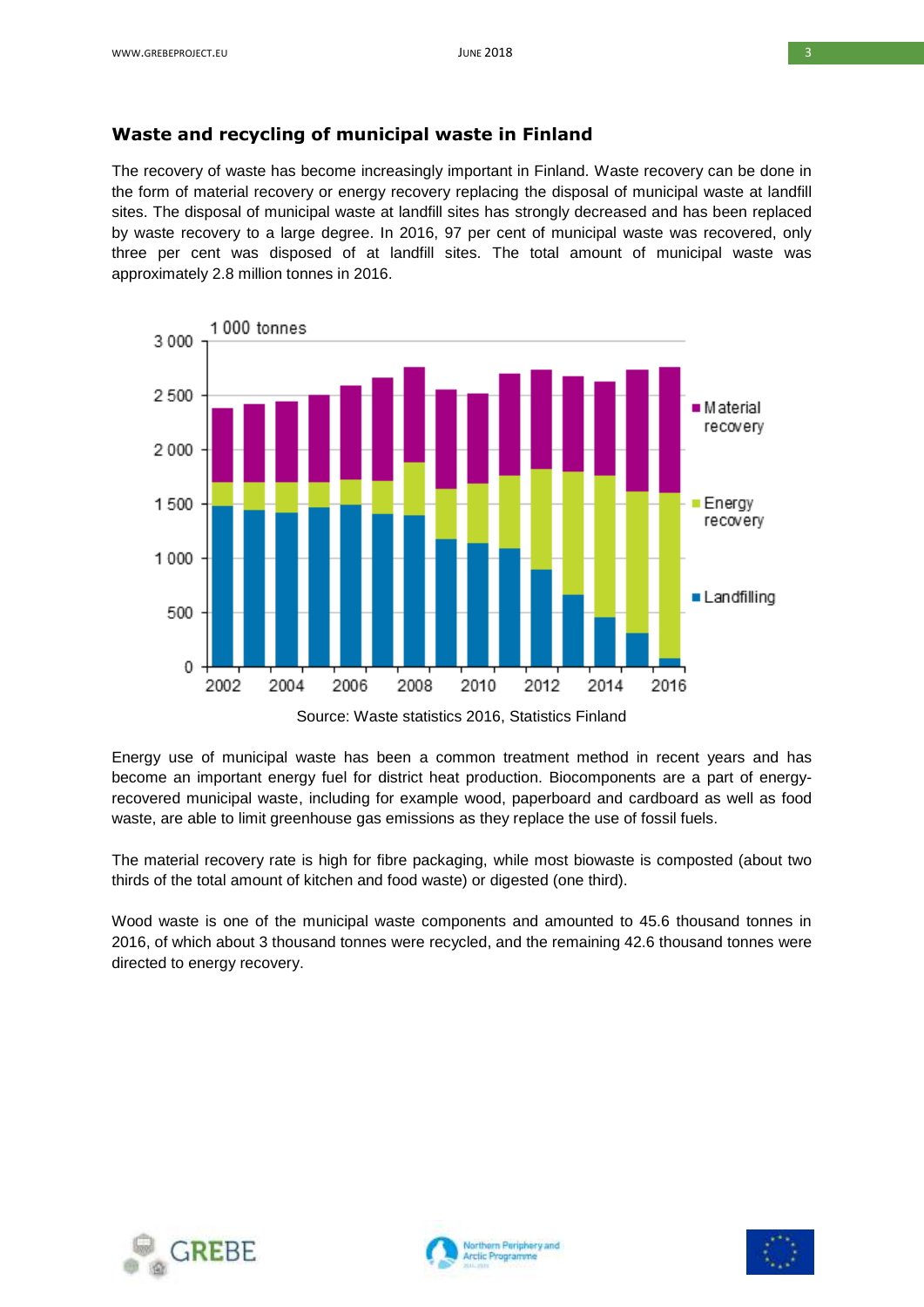

#### Solid wood fuel consumption in heating and power plants (provisional)

The preliminary statistics for 2017 indicate that 828 thousand solid cubic meters of recycled wood were consumed in heating and power plants as part of a total of 19.9 million solid cubic meters of solid wood fuels consumed in Finland in 2017.

#### **Technology Transfer to Finland**

To date, through their representative Luminer Oy, Ecohog have worked with three different customers in Finland; Salon Hyötykäyttö, Lakeuden Ympäristöhuolto Oy & Enerkon, two of them processing commercial and industrial waste, which goes on to be used for refuse-derived fuel. These customers use basic static Windshifter models (model SM1), for separating light from heavy material.

Ecohog have also a Hogmag for waste wood applications and a new project due to be installed in Helsinki in Summer 2018 which incorporates two static Hogmag Eddy Current Separators and Ecohog Razorback Starscreen in a line with some of the customer's existing equipment. The plant will process waste wood to make a waste wood biomass fraction. Ecohog equipment will help remove metals and plastic de-contaminants.





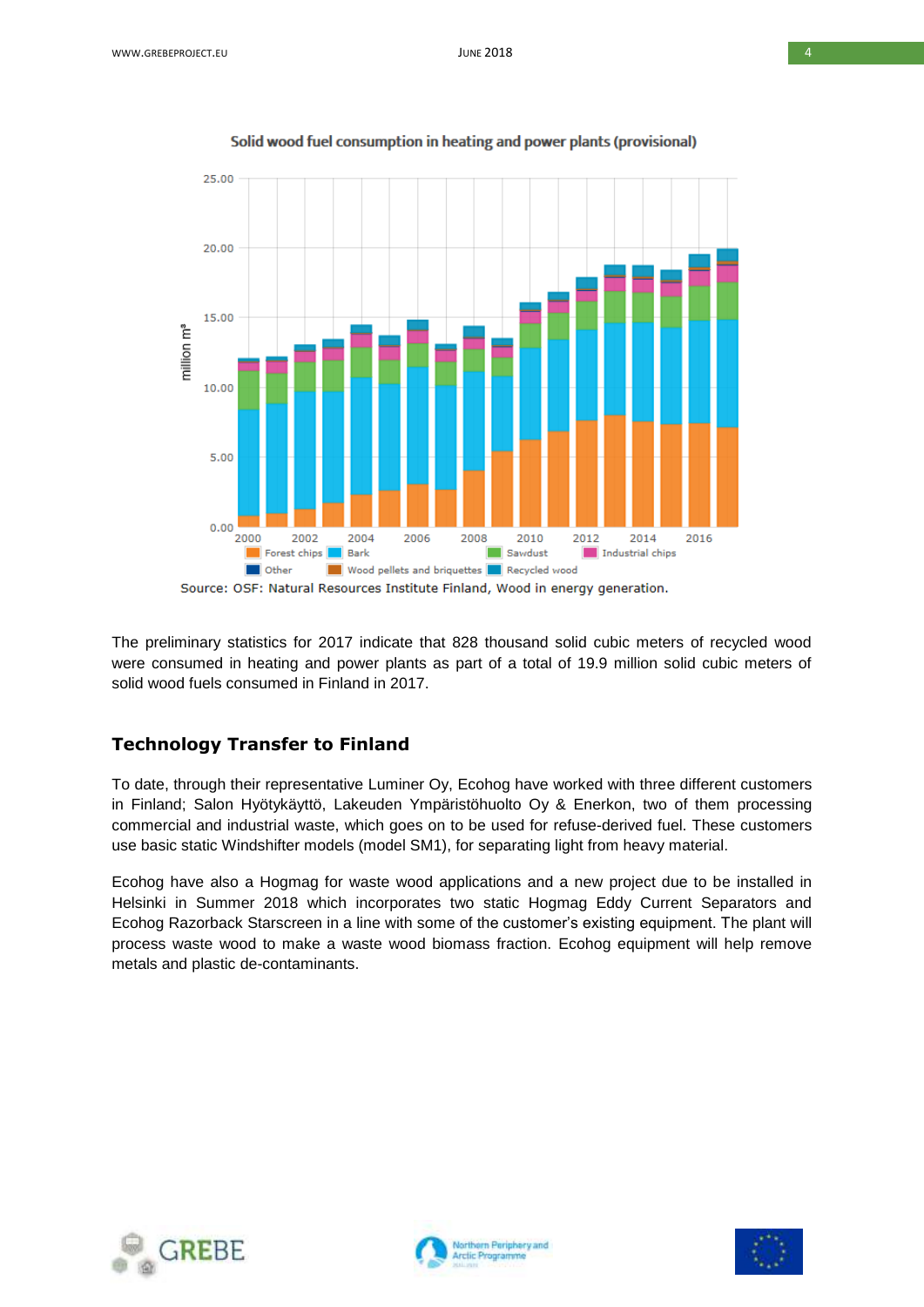

Photo: Ecohog Ltd.

## **Technology Transferred**

#### *Ecohog Windshifter*

One of the technology products manufactured by Ecohog Ltd. transferred to Finland is the Ecohog Windshifter. The unit allows customers to incorporate air separation into new or existing processing configurations that have contaminates in the materials.

Basically, the Ecohog Windshifter is a combination of a VSD controlled airflow with an acceleration belt or vibrating pan, and a rotating drum. The Ecohog waste separation process starts by feeding pre-sized waste onto an accelerator belt which travels into the Ecohog Windshifter, where an air separator chamber is used to separate the heavy material from material that weighs less – lights. The materials are sped through a conveyor to a separating drum. The heavy materials then drop down onto a transfer belt, stockpile or other mechanism that leads to further processing; while the lighter material is blown upwards by the air and dispersed into a bunker or onto a conveyor. The separation of the lighter particles from the heavier ones is achieved by an adjustable air flow. In some applications the heavies are also passed through a magnetic field to separate metals from other heavy material.

Windshifters can be used to separate and upgrade a variety of waste streams such as:

- Construction and Demolition Waste (C&D)
- Commercial and Industrial Waste (C&I)
- Compost, Biomass & Wood
- Electronic and Electrical Waste (WEEE)
- Bottom Ash





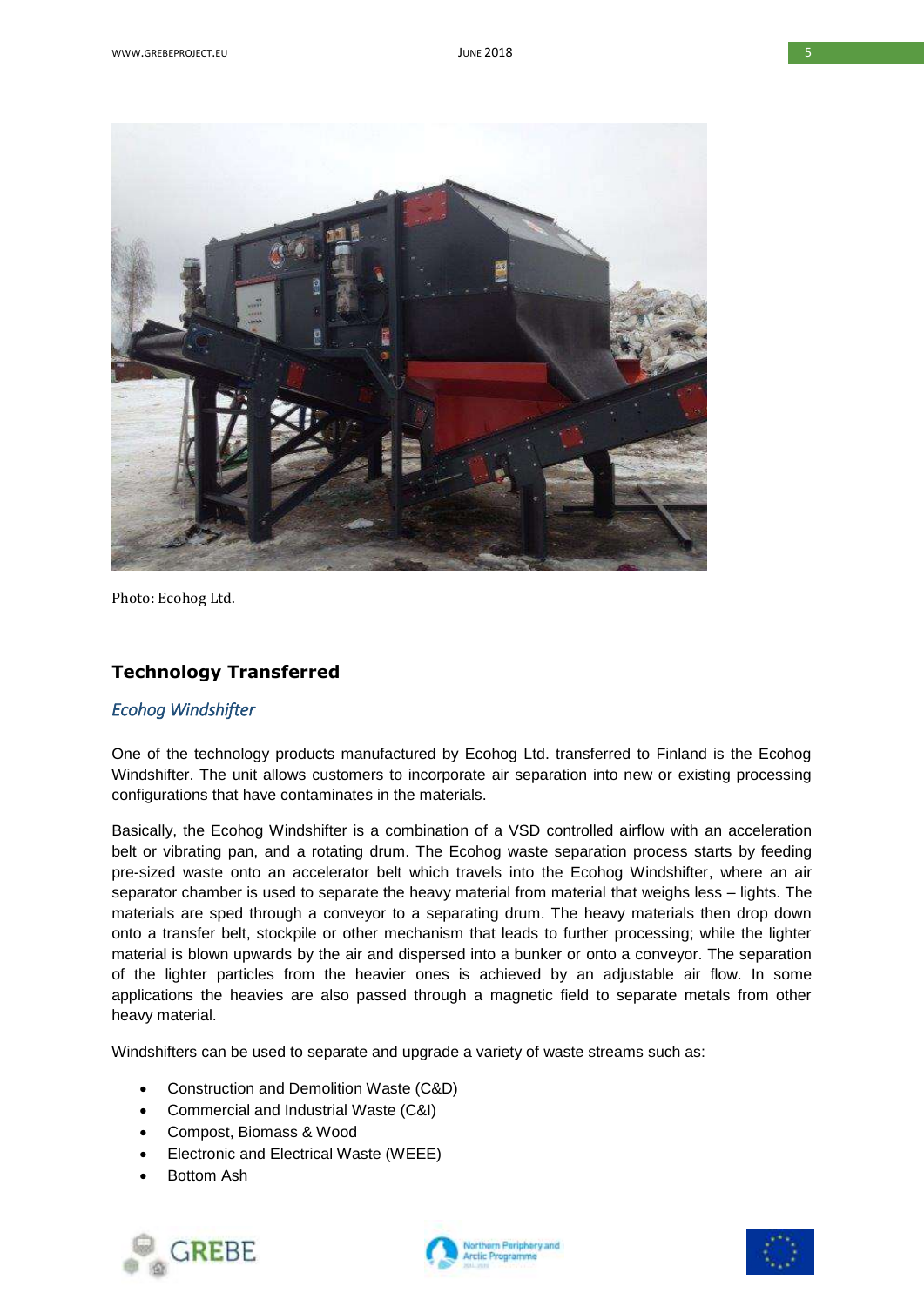• Refuse derived fuel (RDF)

#### *HogMag Eddy Current Separator*

The HogMag Eddy current separator introduces the use of a powerful magnetic field to separate nonferrous metals from waste post removal of all ferrous metals which are removed by a magnet arrangement.

The HogMag Eddy Current Separator has been designed to provide high quality levels of recovered ferrous and non-ferrous metals for a wide range of applications such as:

- Aluminium can recycling
- Scrap metal processing
- Automotive Fragment
- Wood processing
- Biomass
- $CAD / CRI$
- MRF

#### *Razorback Starscreen Hook Loader Unit*

The Razorback Starscreen has been specifically designed for the wood recycling sector. Teaming the Razorback with a shredder creates a closed loop system that eliminates secondary handling of material. Material which has not been sized passes through the Razorback screen and back through the shredder until the wood is shredded to the required size.

## **Conclusions**

Worldwide, there is a greater focus on minimising waste, reducing landfill waste and recycling in general. Therefore, the need to integrate efficient waste separation and processing technology is a growing global concern.

Also in Finland, the recovery of waste has become increasingly important. The technology transferred to Finland provides an alternative to manual sorting which is both exhausting and expensive. The technology allows customers to incorporate air separation into new or existing processing configurations that have contaminates in the materials. In the UK and Ireland this is now necessary with customers being legislatively driven to produce higher-grade products. In continental Europe the demand for this requirement has already existed for much longer and in excess of 10 years.

Ecohog's advantage is that the equipment is modular, flexible and compact, which can help customers to maximize their processes by working alongside existing equipment. Another key issue for the successful transfer of technology is the linked transfer of knowledge related to the technology. Ecohog´s knowledge of the industry worldwide enables them to provide consultancy, helping customers design the best solution for their waste processing needs. As a small and medium-sized enterprise, Ecohog can also offer tailored elements that larger manufacturers with production line items are unable to do.





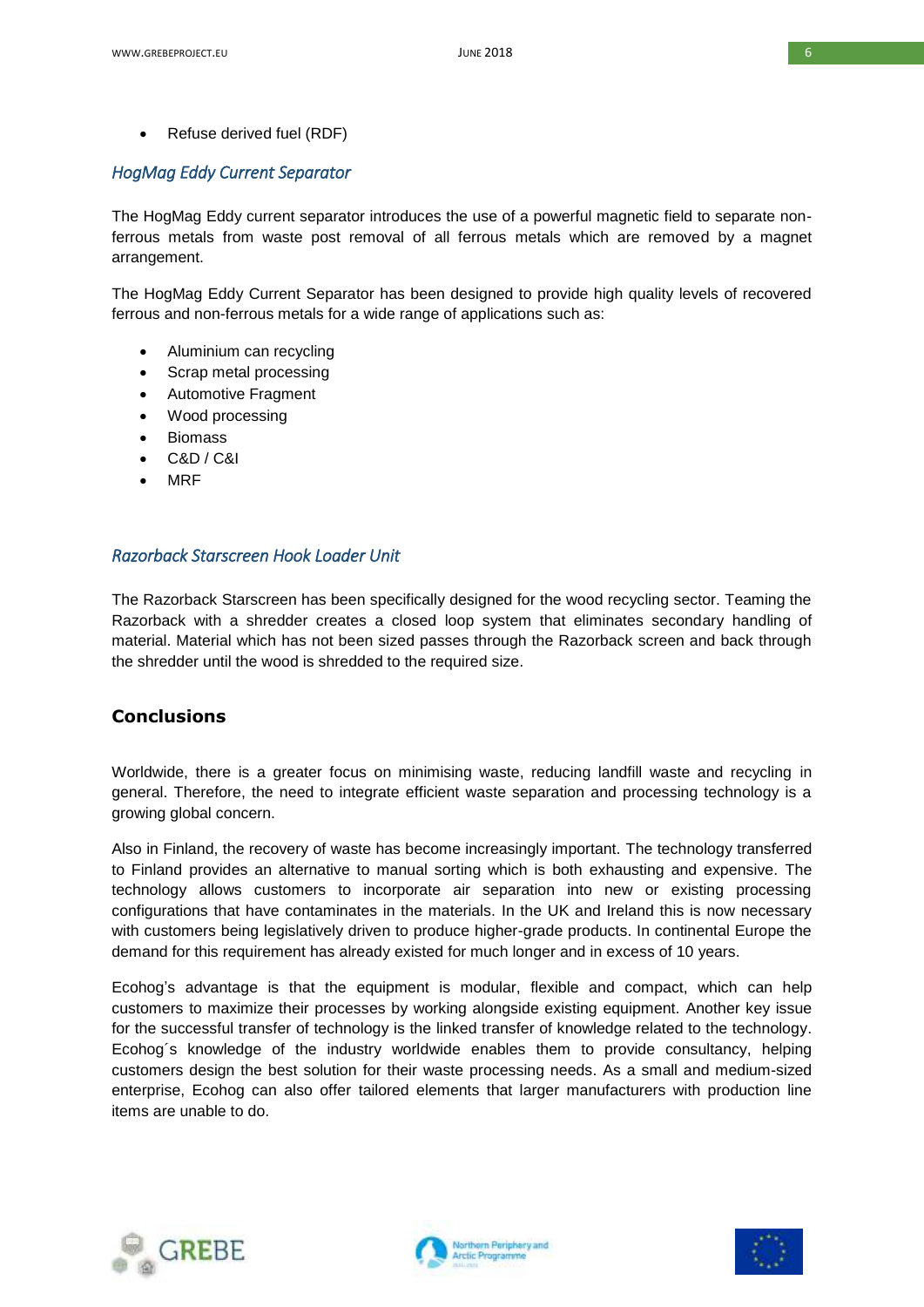## **Sources and References**

Ecohog (2018). [http://ecohogwindshifters.com](http://ecohogwindshifters.com/) Accessed: 05 April 2018.

Official Statistics of Finland (2016). Wood in energy generation 2017 (provisional). Natural Resources Institute Finland (Luke). Published: 21 March 2018

[http://stat.luke.fi/en/wood-energy-generation-2017-provisional\\_en](http://stat.luke.fi/en/wood-energy-generation-2017-provisional_en)

Statistics Finland (2016). Waste statistics 2016. Recovery of waste has replaced disposal of municipal waste at landfill sites. Published: 15 January 2018

[https://www.stat.fi/til/jate/2016/13/jate\\_2016\\_13\\_2018-01-15\\_tie\\_001\\_en.html](https://www.stat.fi/til/jate/2016/13/jate_2016_13_2018-01-15_tie_001_en.html)